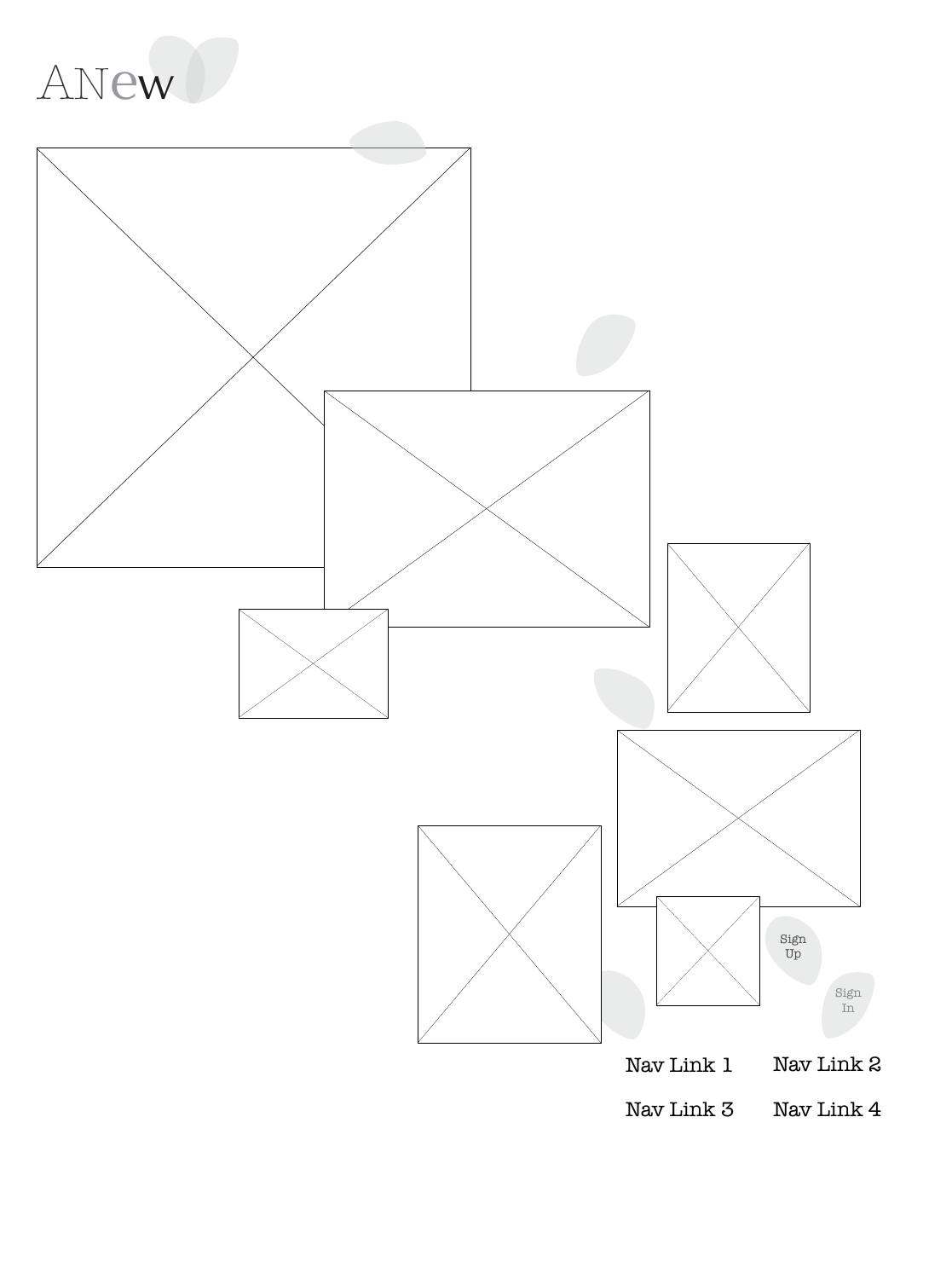

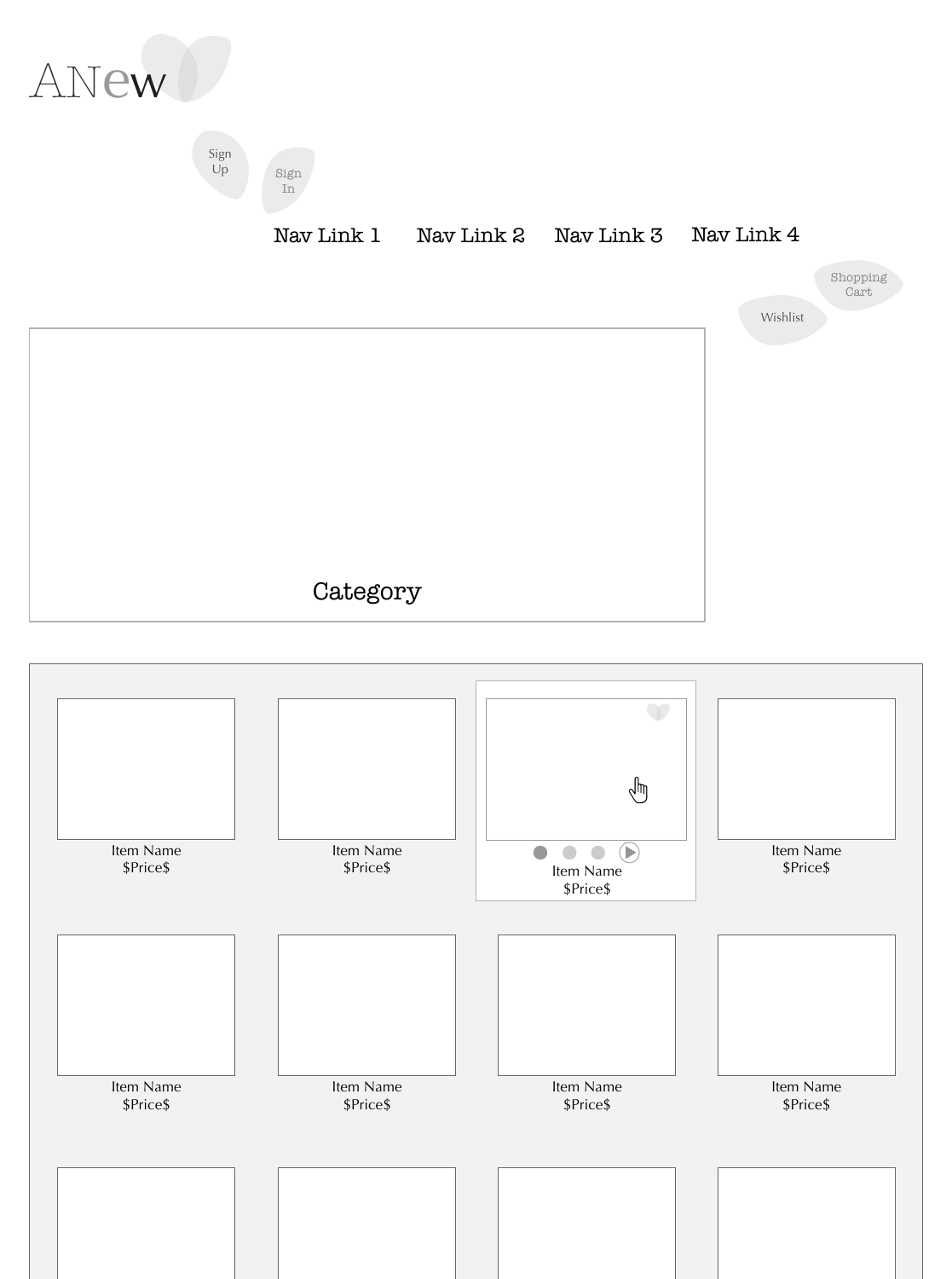Links Links Links Links Links Links Links Links Links Links Lorem ipsum dolor sit amet, consectetuer adipiscing elit, sed diam nonummy nibh euismod tincidunt ut laoreet dolore magna aliquam erat volutpat. Ut wisi enim ad minim veniam, quis nostrud exerci tation ullamcorper suscipit lobortis nisl ut aliquip ex ea commodo consequat. Duis autem vel eum iriure dolor in hendrerit in vulputate velit esse molestie consequat, vel illum dolore eu feugiat nulla facilisis at vero eros et accumsan et iusto odio dignissim qui

Lorem ipsum dolor sit amet, consectetuer adipiscing elit, sed diam nonummy nibh euismod tincidunt ut laoreet dolore magna aliquam erat volutpat. Ut wisi enim ad minim veniam, quis nostrud exerci tation ullamcorper suscipit lobortis nisl ut aliquip ex ea commodo consequat. Duis autem vel eum iriure dolor in hendrerit in vulputate velit esse molestie consequat, vel illum dolore eu feugiat nulla facilisis at vero eros et accumsan et iusto odio dignissim qui



ex ea commodo consequat. Duis autem vel eum iriure dolor in hendrerit in vulputate velit esse molestie consequat, vel illum dolore eu feugiat nulla facilisis at vero eros et accumsan et iusto odio dignissim qui blandit praesent luptatum zzril delenit augue duis dolore te feugait nulla

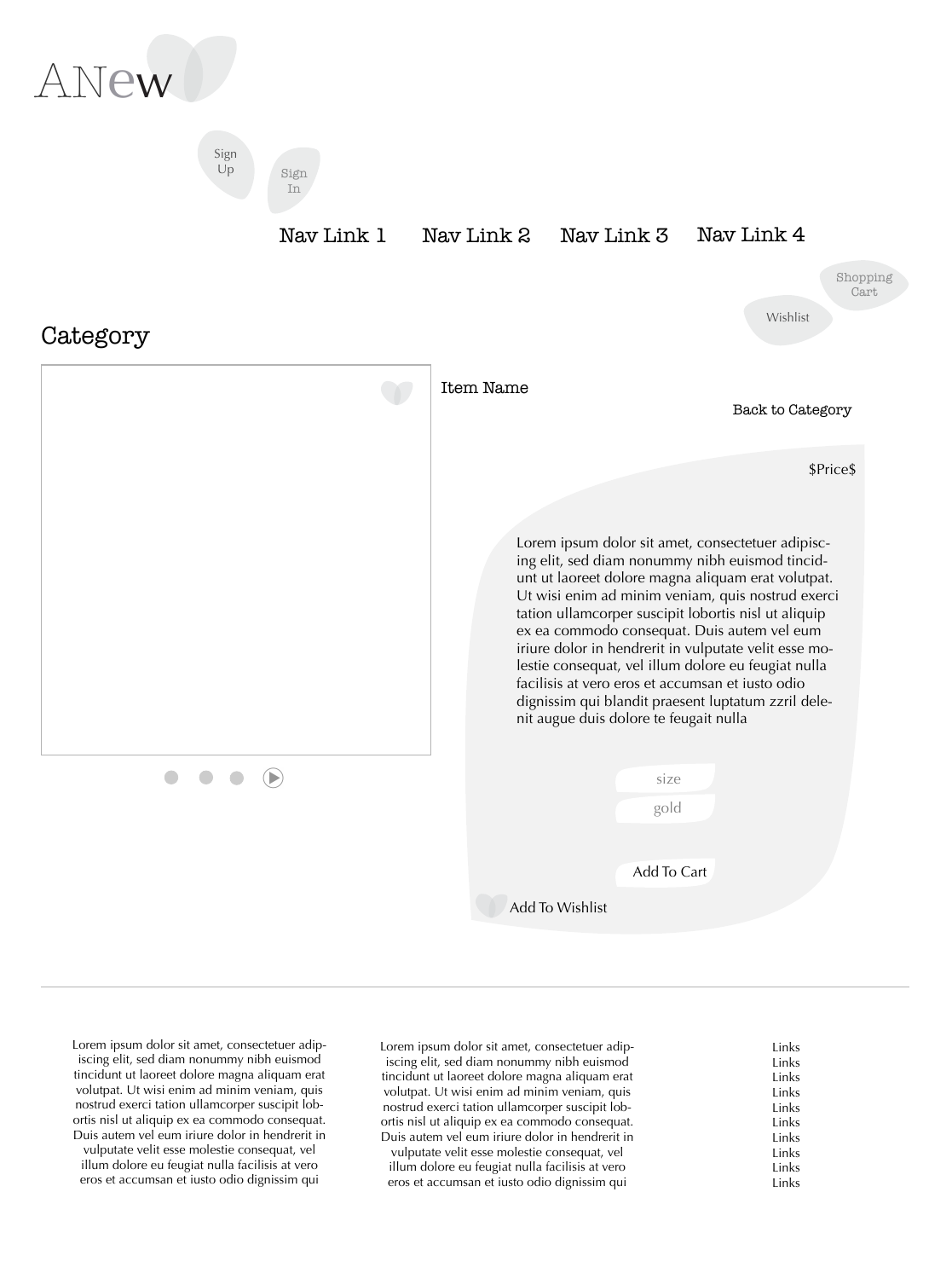| Lorem ipsum dolor sit amet, consectetuer    | Links  |
|---------------------------------------------|--------|
| adipiscing elit, sed diam nonummy nibh      | Links  |
| euismod tincidunt ut laoreet dolore         | Links  |
| magna aliquam erat volutpat. Ut wisi        | Links  |
| enim ad minim veniam, quis nostrud          | Links  |
| exerci tation ullamcorper suscipit lobortis | l inks |

Lorem ipsum dolor sit amet, consectetuer adipiscing elit, sed diam nonummy nibh euismod tincidunt ut laoreet dolore magna aliquam erat volutpat. Ut wisi enim ad minim veniam, quis nostrud exerci tation ullamcorper suscipit lobortis

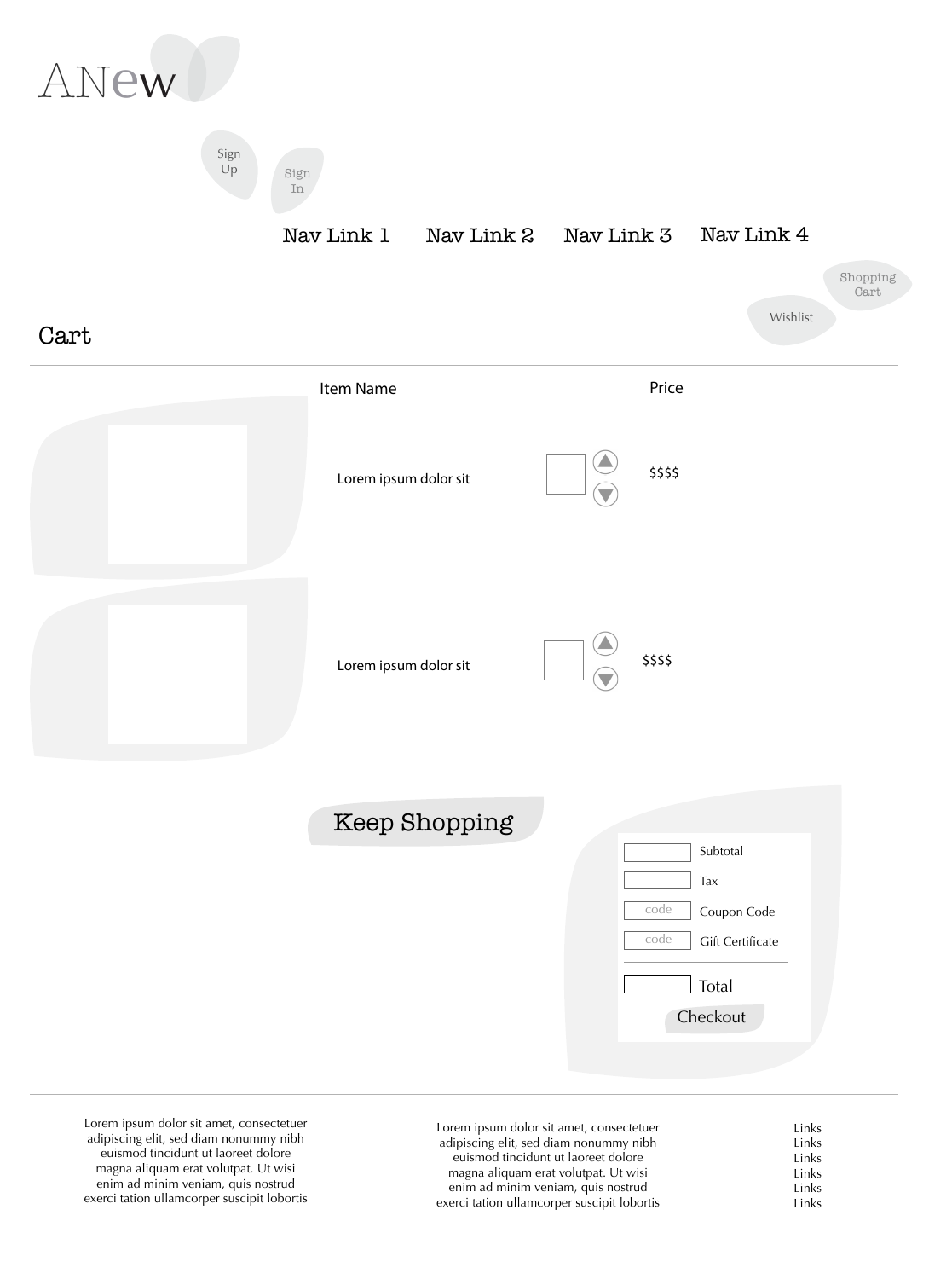| Lorem ipsum dolor sit amet, consectetuer    | Links |
|---------------------------------------------|-------|
| adipiscing elit, sed diam nonummy nibh      | Links |
| euismod tincidunt ut laoreet dolore         | Links |
| magna aliquam erat volutpat. Ut wisi        | Links |
| enim ad minim veniam, quis nostrud          | Links |
| exerci tation ullamcorper suscipit lobortis | Links |

Lorem ipsum dolor sit amet, consectetuer adipiscing elit, sed diam nonummy nibh euismod tincidunt ut laoreet dolore magna aliquam erat volutpat. Ut wisi enim ad minim veniam, quis nostrud exerci tation ullamcorper suscipit lobortis

## Billing

Same as Shipping

|                    | Name                   |           |       |
|--------------------|------------------------|-----------|-------|
|                    | Address line 1         |           | Phone |
|                    | Address line 2         |           | Email |
|                    | City/State             |           |       |
|                    | Zip Code               |           |       |
| <b>Credit Card</b> |                        |           |       |
|                    | Name                   |           |       |
|                    | <b>Card Number</b>     | PayPal    |       |
|                    | <b>Expiration Date</b> | Apple Pay |       |
|                    | <b>CVV</b>             |           |       |
|                    | Checkout               |           |       |